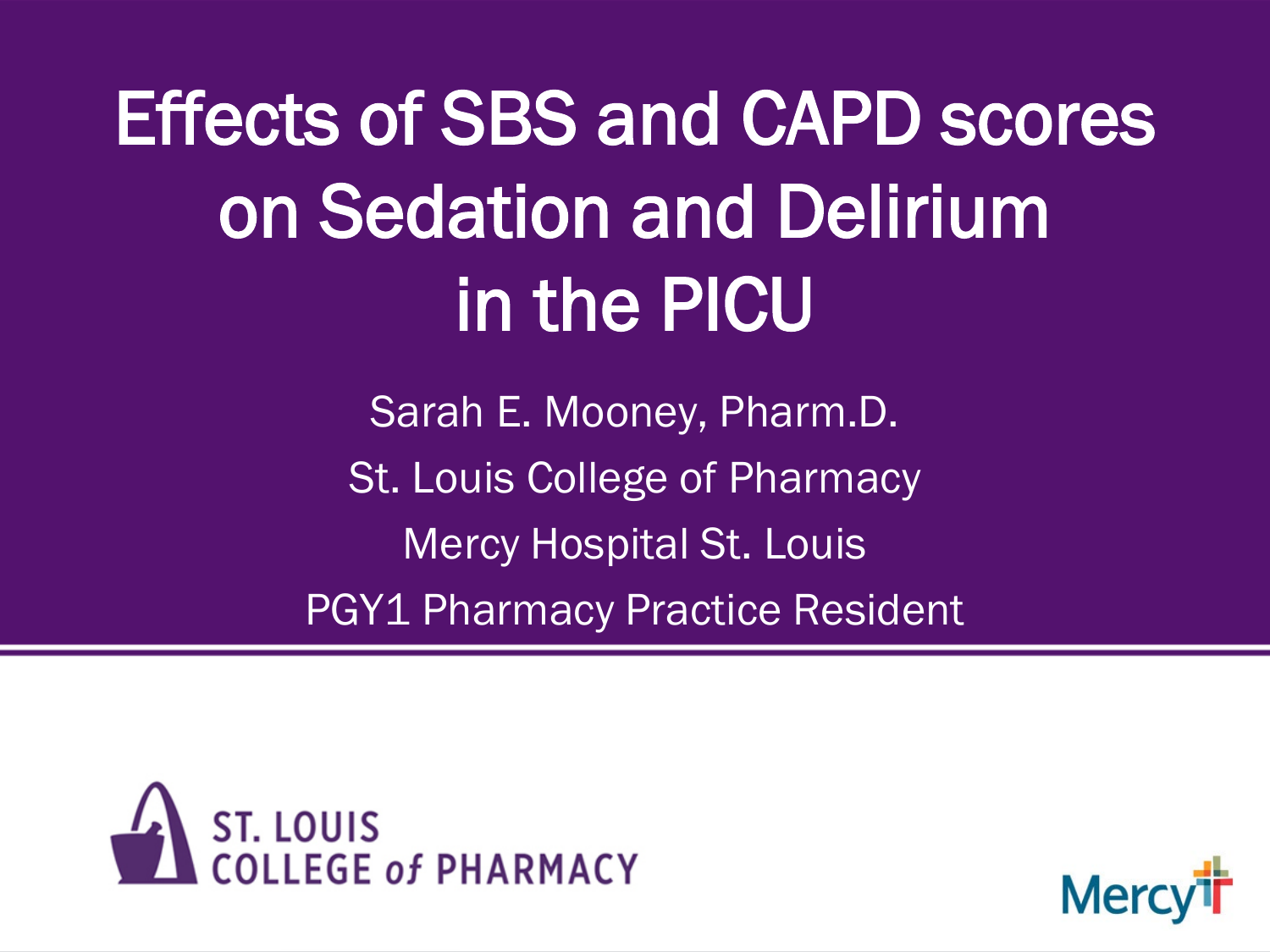### Sedation & Delirium

# **Sedation**

• Depression of a patient's awareness to the environment and responsiveness to external stimuli

# Delirium

• Sudden severe confusion and rapid changes in brain function occurring with physical or mental illness



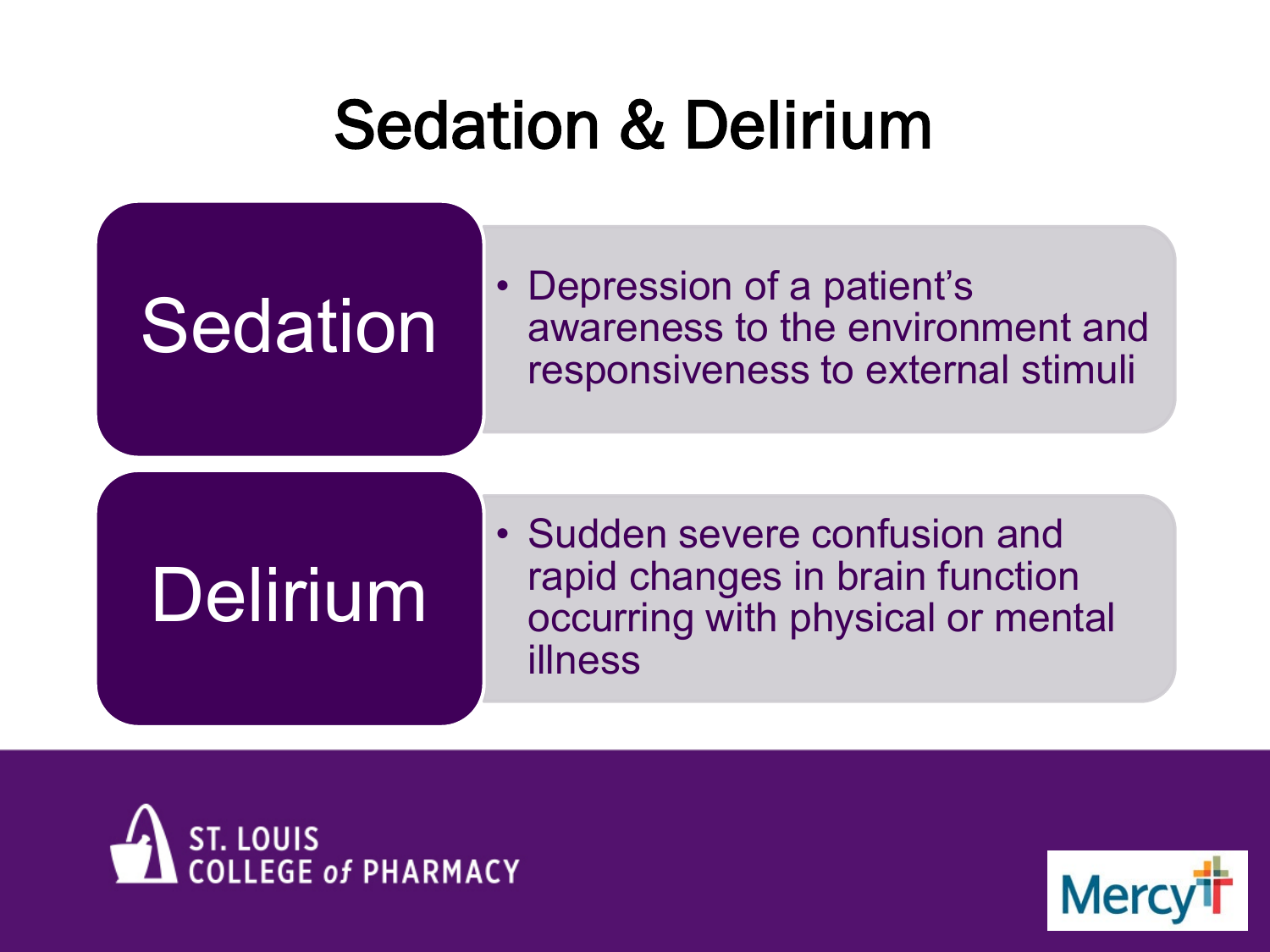### **Background**

Mechanical ventilation correlates with deeper levels of sedation

Prolonged sedation is associated with delirium

High risk of delirium in critically ill patients in the pediatric intensive care unit (PICU)

Minimizing sedation in adult ICU reduced delirium & length of mechanical ventilation

Many validated assessments, lacking pediatric evidence



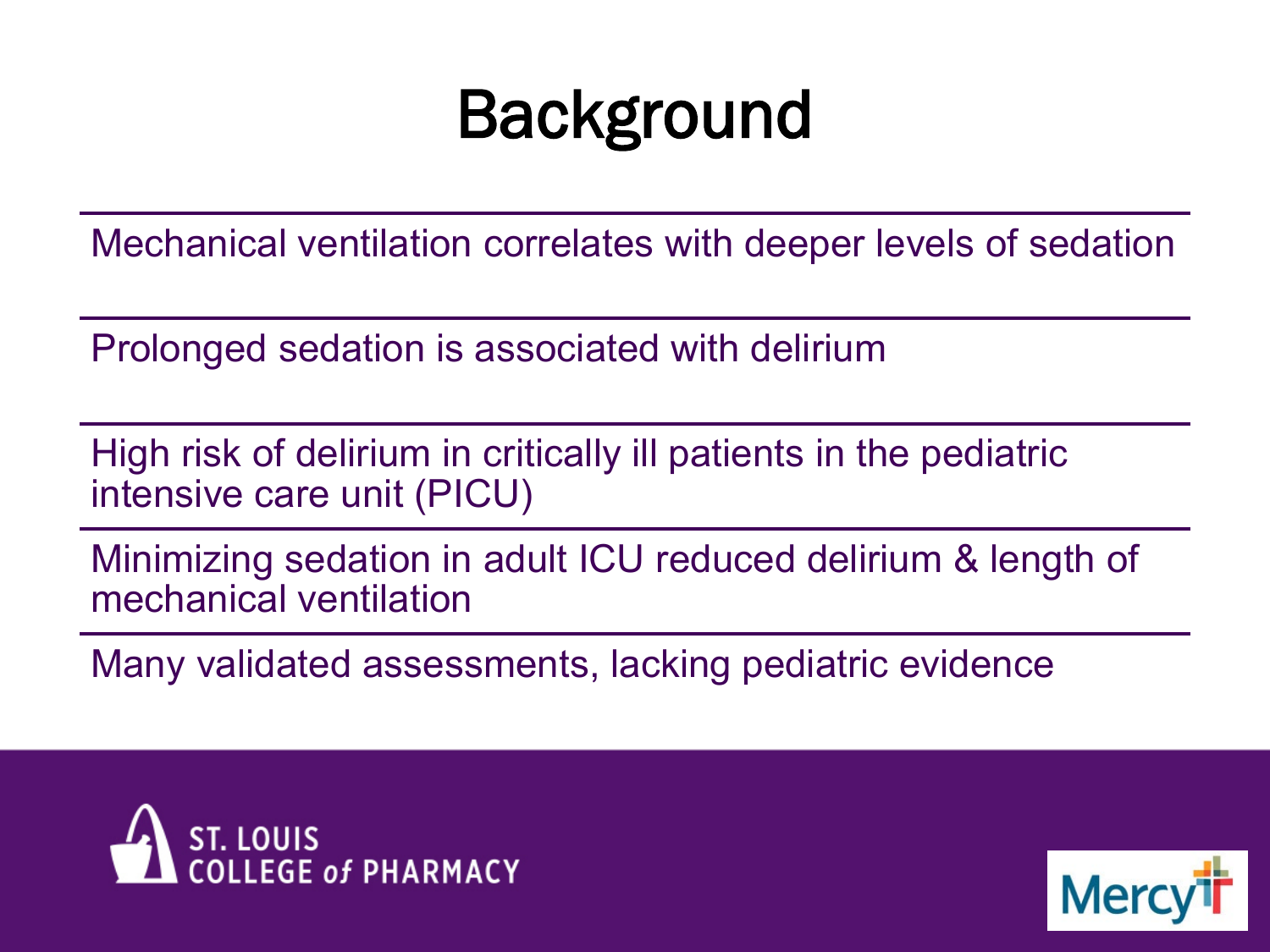### Scoring Systems

### Sedation Assessment

- COMFORT Score
- State Behavioral Scale (SBS)

### Delirium Assessment

• Cornell Assessment of Pediatric Delirium (CAPD)



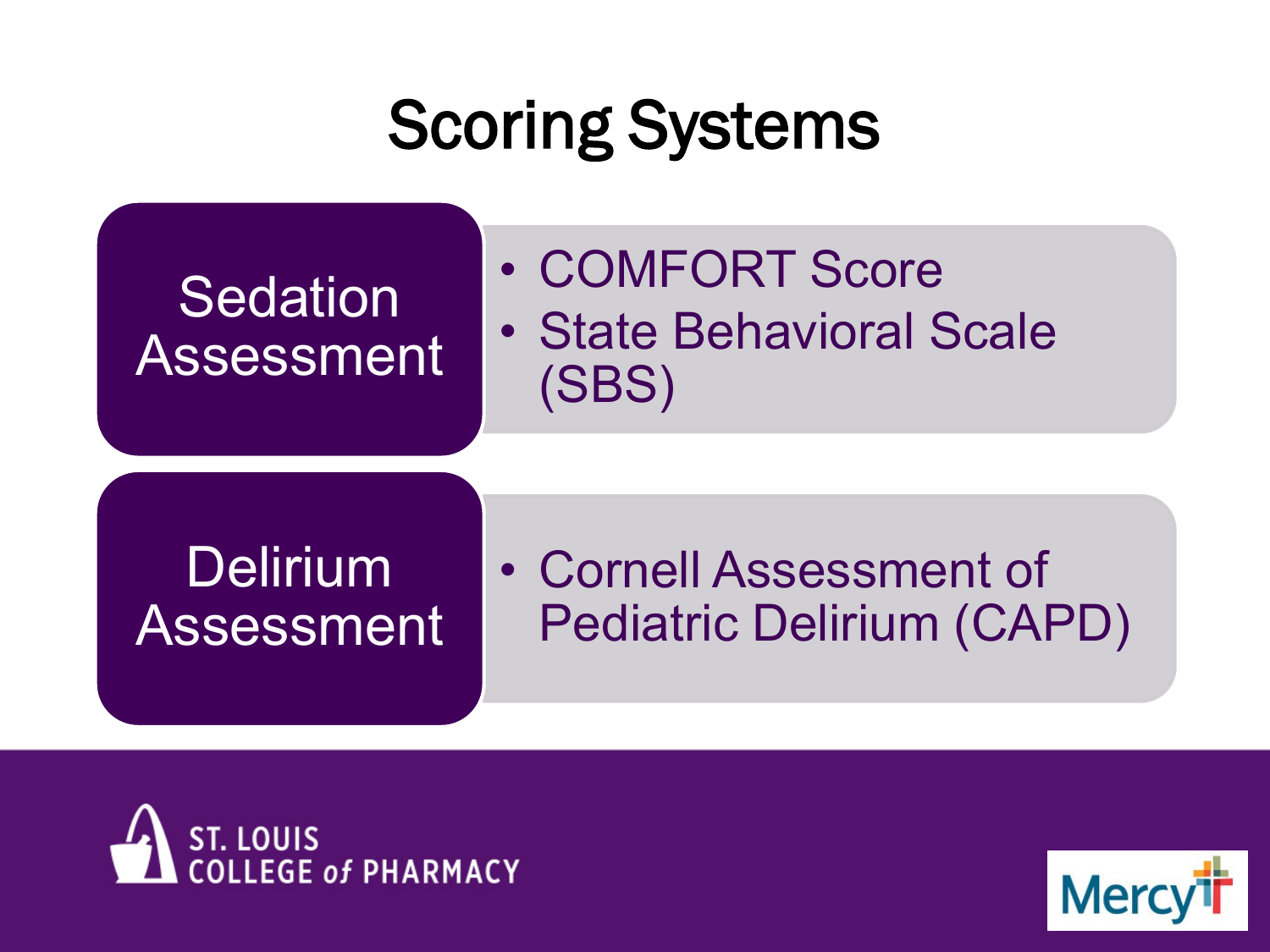# COMFORT Scale

- Previously used in Mercy PICU
- Scored 1-5 for:
	- Alertness
	- Calmness/Agitation
	- Respiratory Response
	- Crying
	- Physical Movement
- **Muscle Tone**
- Facial Tension
- Deviation from baseline blood pressure and heart rate



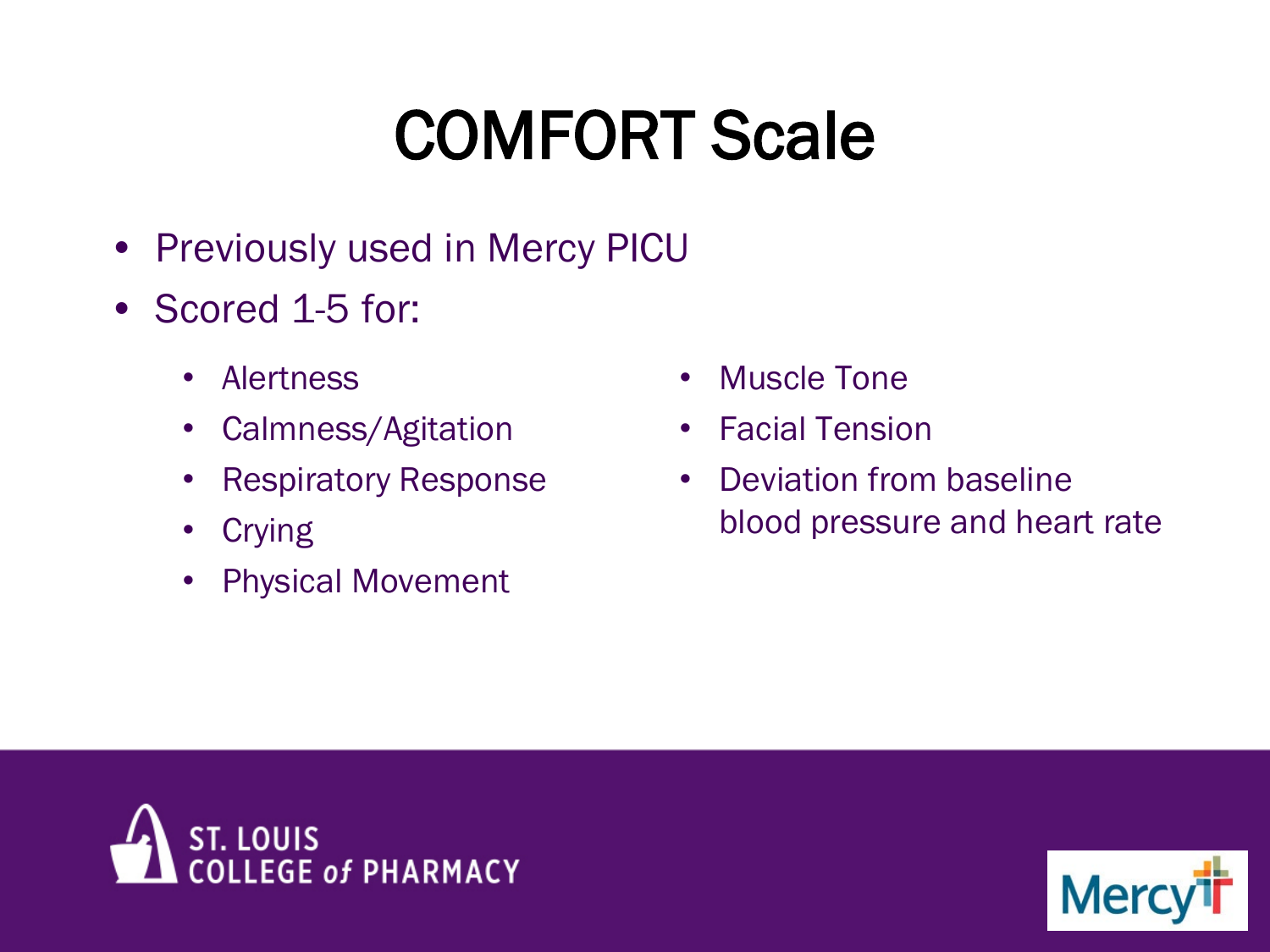### State Behavioral Scale (SBS)

- Implemented September 2019
- Describes sedation and agitation levels in young patients on mechanical ventilation

| <b>Score</b> | <b>Description</b>                  |
|--------------|-------------------------------------|
| -3           | <b>Unresponsive</b>                 |
| $-2$         | Responsive to noxious stimuli       |
| $-1$         | Responsive to gentle touch or voice |
| O            | Awake and able to calm              |
| $+1$         | Restless and difficult to calm      |
| $+2$         | <b>Agitated</b>                     |



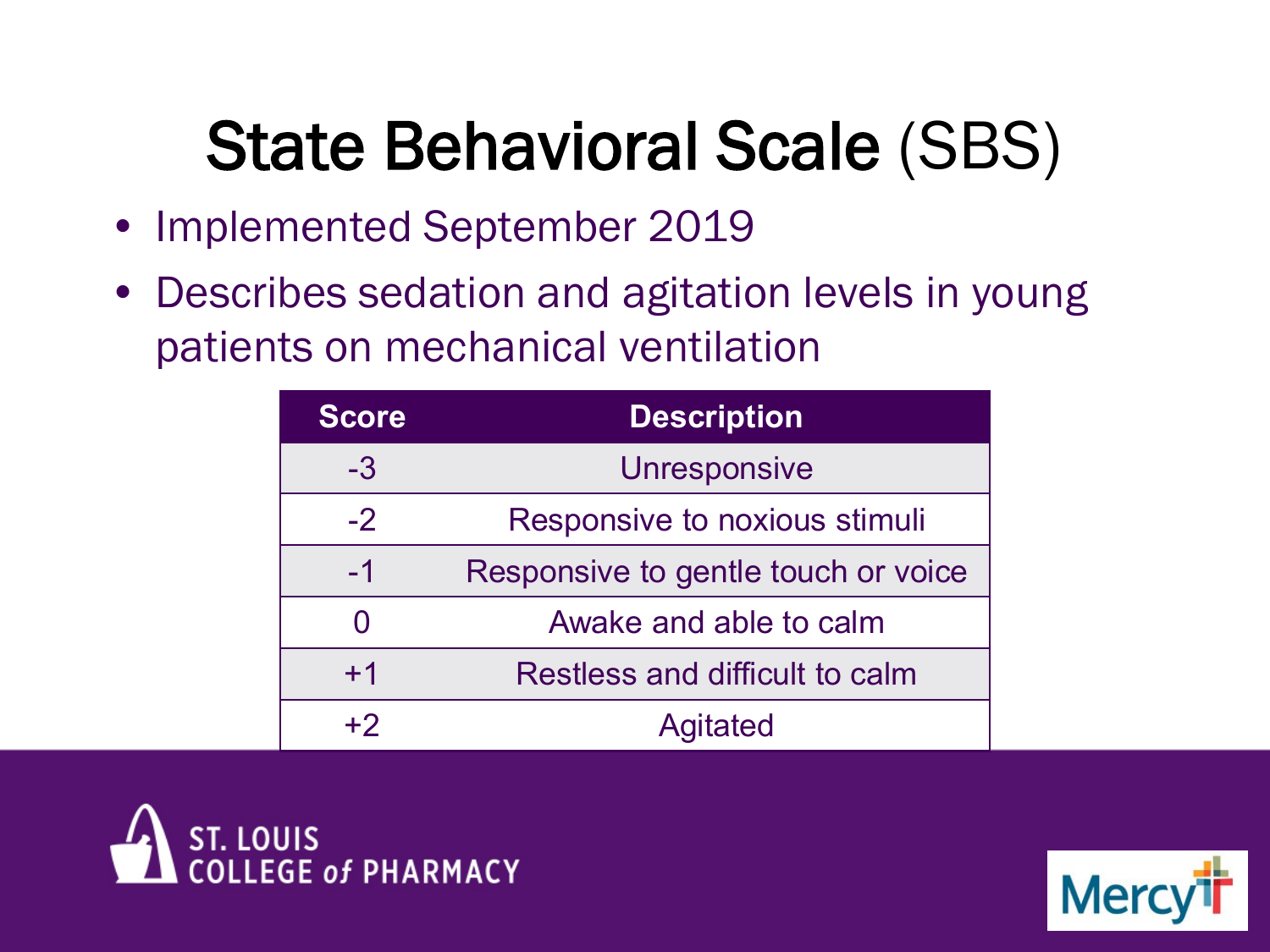# Cornell Assessment of Pediatric Delirium (CAPD)

- Implemented September 2019
- Observational tool allowing real-time delirium screening
- Measures continuum of hypoactivity to hyperactivity
- Total score  $\geq 9$  = Delirium present



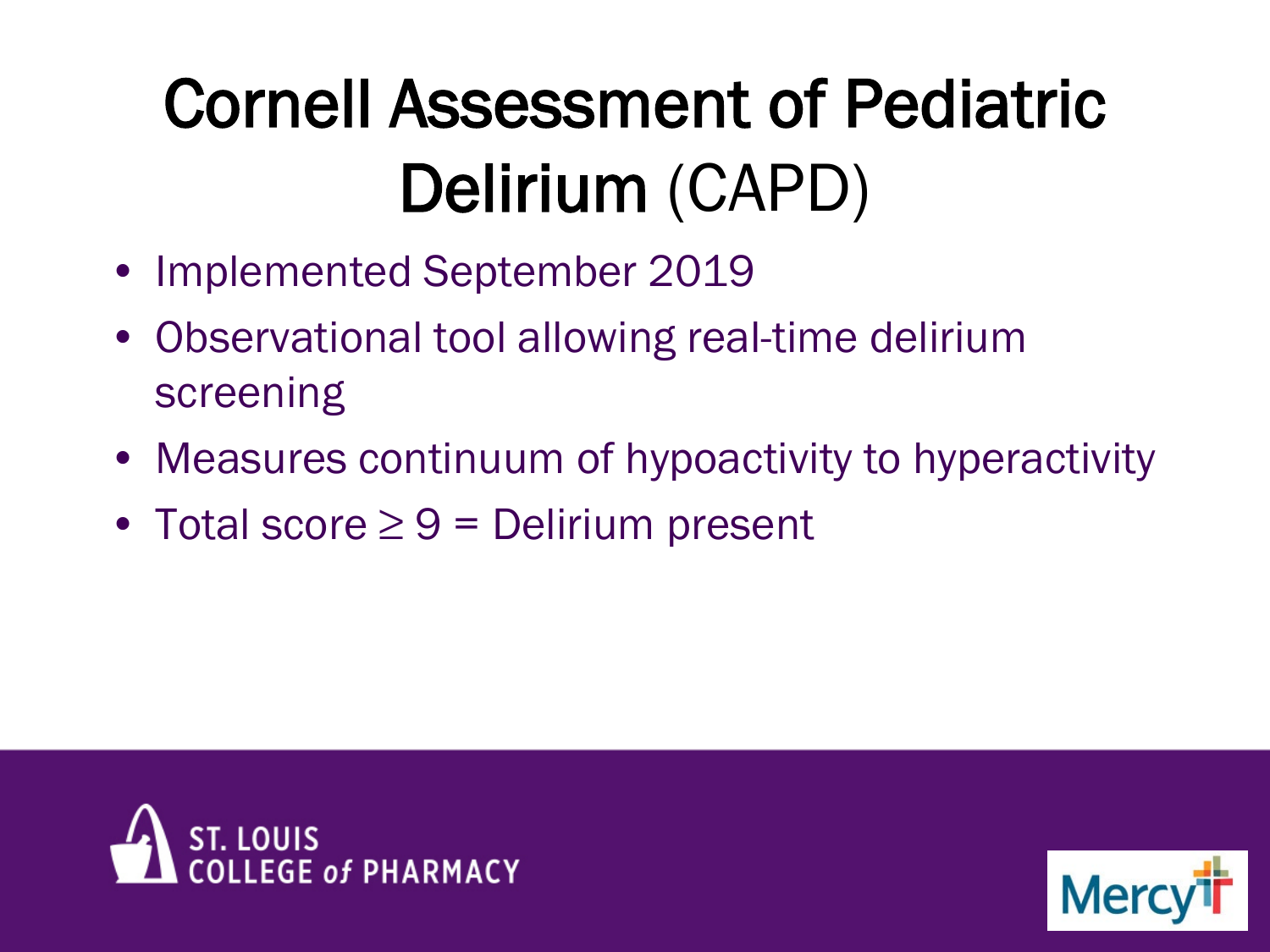### CAPD

|                                                                | <b>Never</b> | <b>Rarely</b><br>3 | <b>Sometimes</b> | <b>Often</b> | <b>Always</b> |
|----------------------------------------------------------------|--------------|--------------------|------------------|--------------|---------------|
| 1. Does child make eye contact with the<br>caregiver?          |              |                    |                  |              |               |
| 2. Are child's actions purposeful?                             |              |                    |                  |              |               |
| 3. Is child aware of his/her surroundings?                     |              |                    |                  |              |               |
| 4. Does child communicate needs & wants?                       |              |                    |                  |              |               |
|                                                                | <b>Never</b> | <b>Rarely</b>      | <b>Sometimes</b> | <b>Often</b> | <b>Always</b> |
| 5. Is child restless?                                          |              |                    |                  |              |               |
| 6. Is child inconsolable?                                      |              |                    |                  |              |               |
| 7. Is child underactive – very little movement<br>while awake? |              |                    |                  |              |               |
|                                                                |              |                    |                  |              |               |



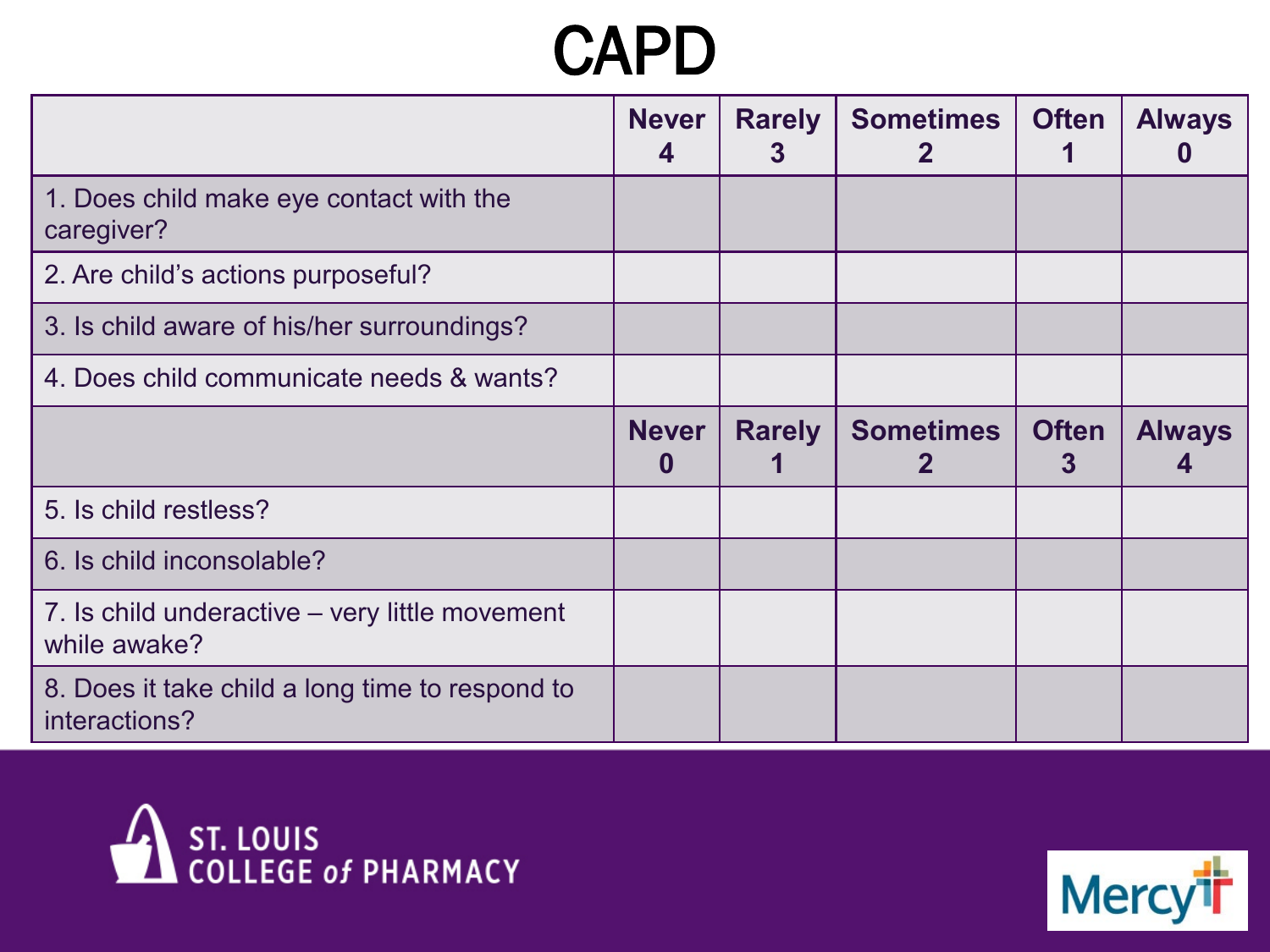# Scoring Comparison





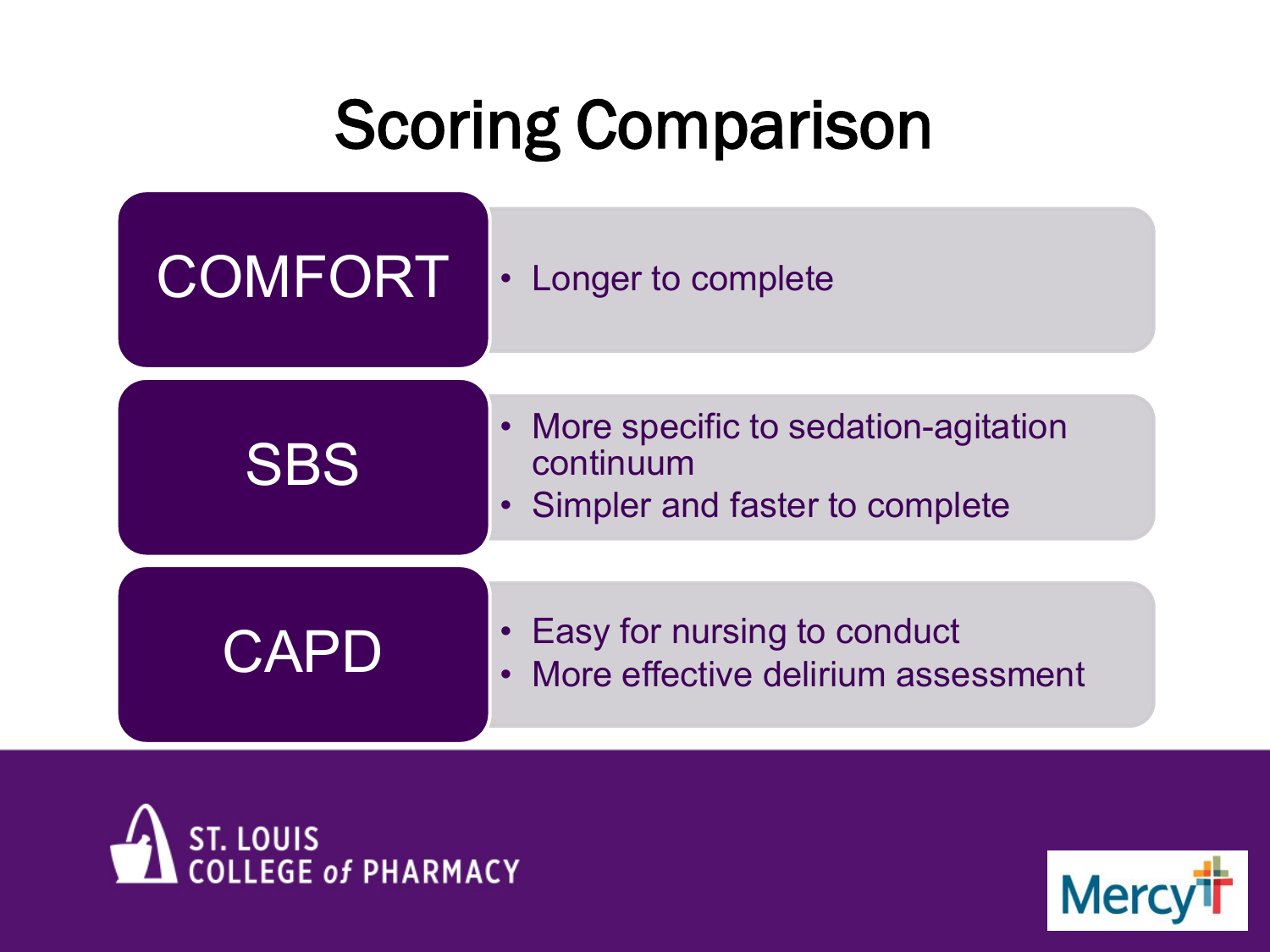# RESTORE Trial

- Effects of a sedation protocol on duration of mechanical ventilation in critically ill children
- Utilized SBS for sedation assessment and goal
- Implementation of sedation protocol did not reduce duration of mechanical ventilation
- Sedation goals for a more awake state
	- Decreased sedation exposure
	- Accelerated weaning from primary sedative

...<br>SE of PHARMACY



*JAMA.* 2015;313(4):379-389.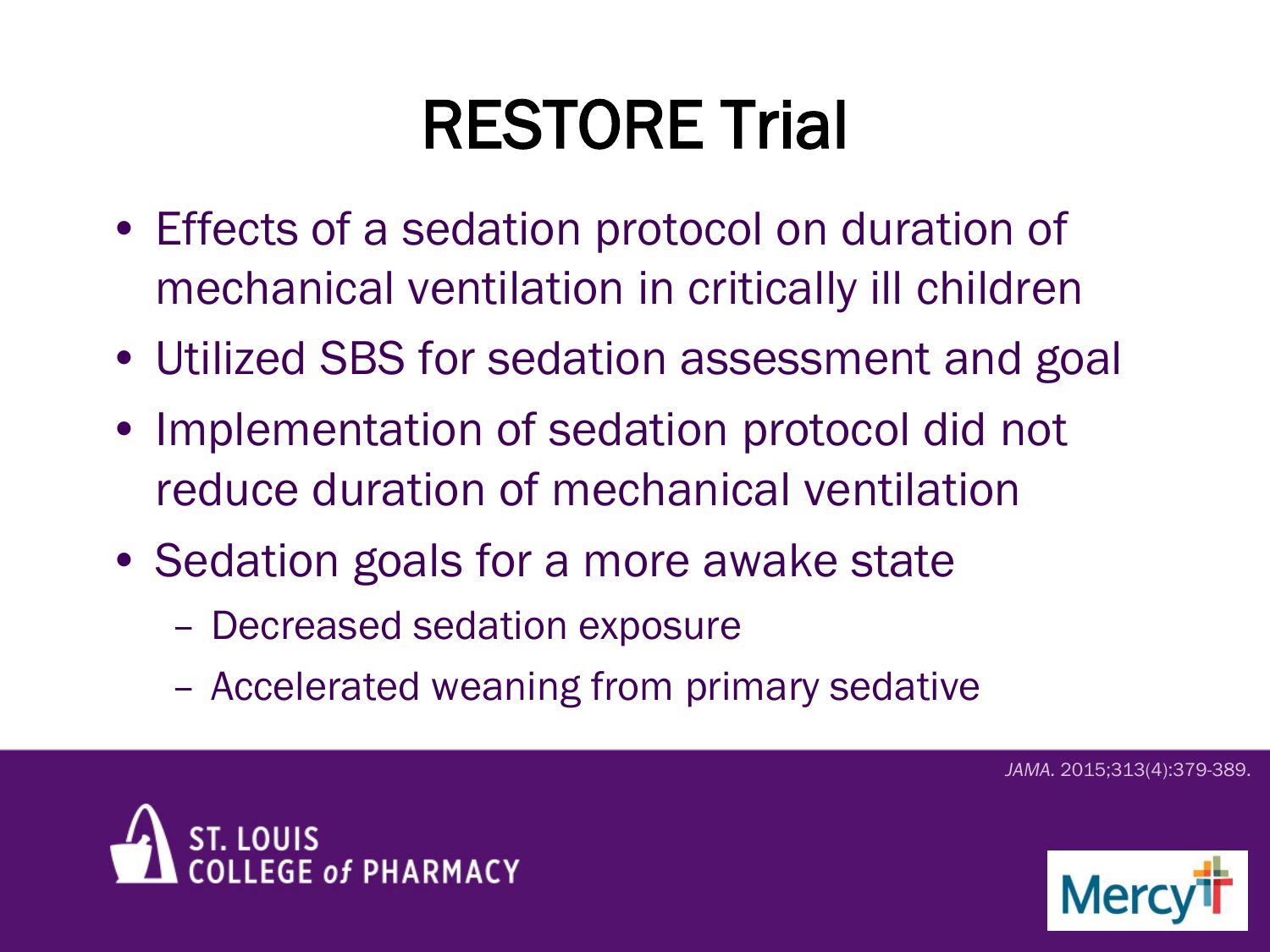# Methods

#### Purpose

• To evaluate the effect of implementation of SBS & CAPD scoring on clinical control of sedation and delirium in the PICU

#### Primary Outcome

• Days free from sedation in patients assessed with COMFORT scoring system compared to patients assessed with SBS and CAPD scoring systems

#### Secondary Outcomes

- Subgroup analysis of primary outcome based on PRISM score
- Duration of mechanical ventilation
- PICU and hospital length of stay
- Delirium treatment with antipsychotics
- Discharge Rx for withdrawal



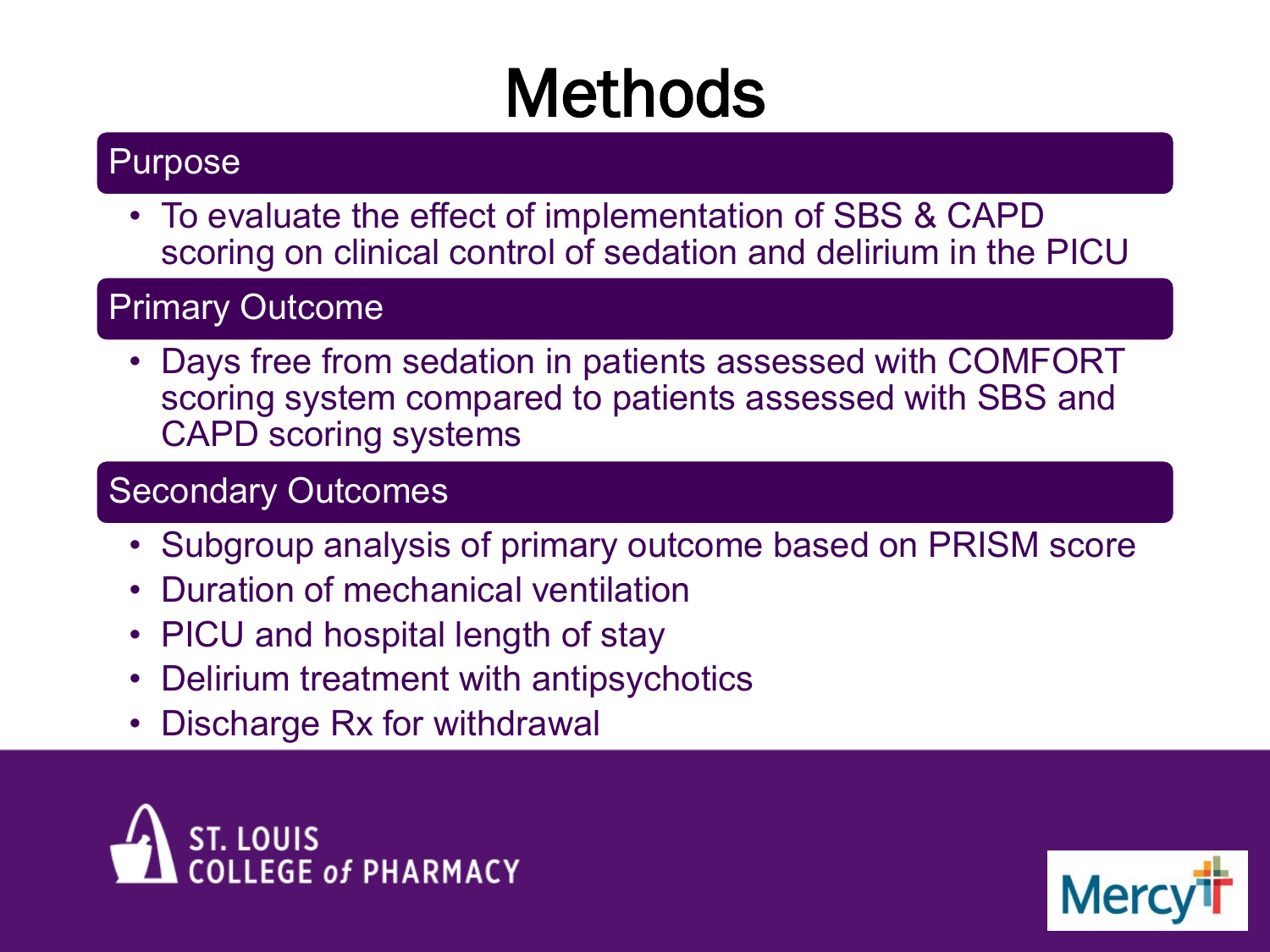# Methods

#### Purpose

• To evaluate the effect of implementation of SBS & CAPD scoring on clinical control of sedation and delirium in the PICU

#### Primary Outcome

• Days free from sedation in patients assessed with COMFORT scoring system compared to patients assessed with SBS and CAPD scoring systems

#### Secondary Outcomes

- Subgroup analysis of primary outcome based on PRISM score
- Duration of mechanical ventilation
- PICU and hospital length of stay
- Delirium treatment with antipsychotics
- Discharge Rx for withdrawal

PRISM: Pediatric Risk of Mortality



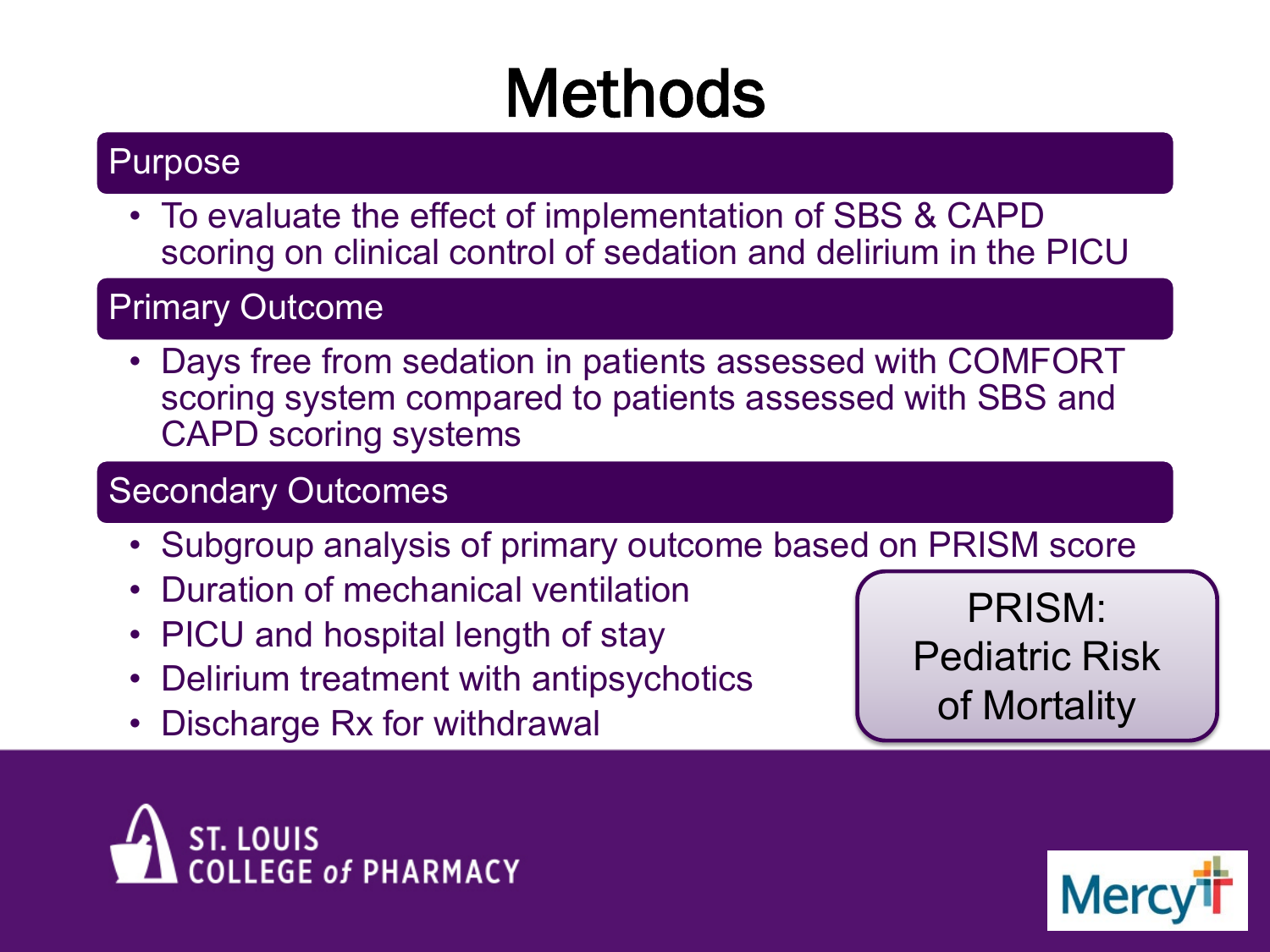### Study Design





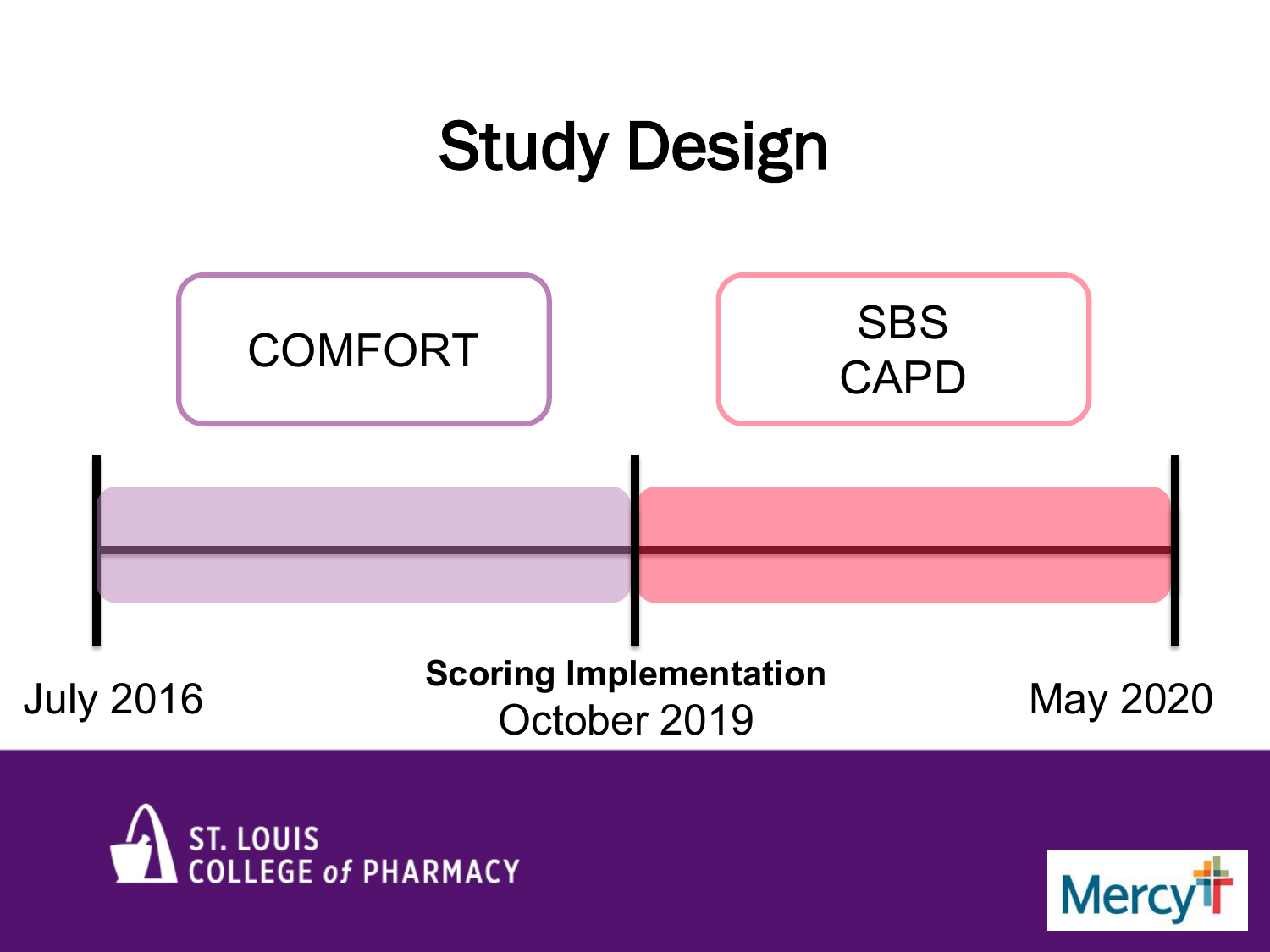# Methods

| <b>Patient Selection Process</b>                               |                                              |  |  |
|----------------------------------------------------------------|----------------------------------------------|--|--|
| <b>Inclusion Criteria</b><br>• Children $\leq$ 17 years of age |                                              |  |  |
|                                                                | • Mechanical ventilation for $\geq 1$ day    |  |  |
|                                                                | • Patients on BiPAP with continuous sedation |  |  |
| <b>Exclusion Criteria</b>                                      | • Patients on neuromuscular blocking agents  |  |  |
|                                                                |                                              |  |  |

- Retrospective cohort design
- Identify mechanically-ventilated patients via Epic EMR



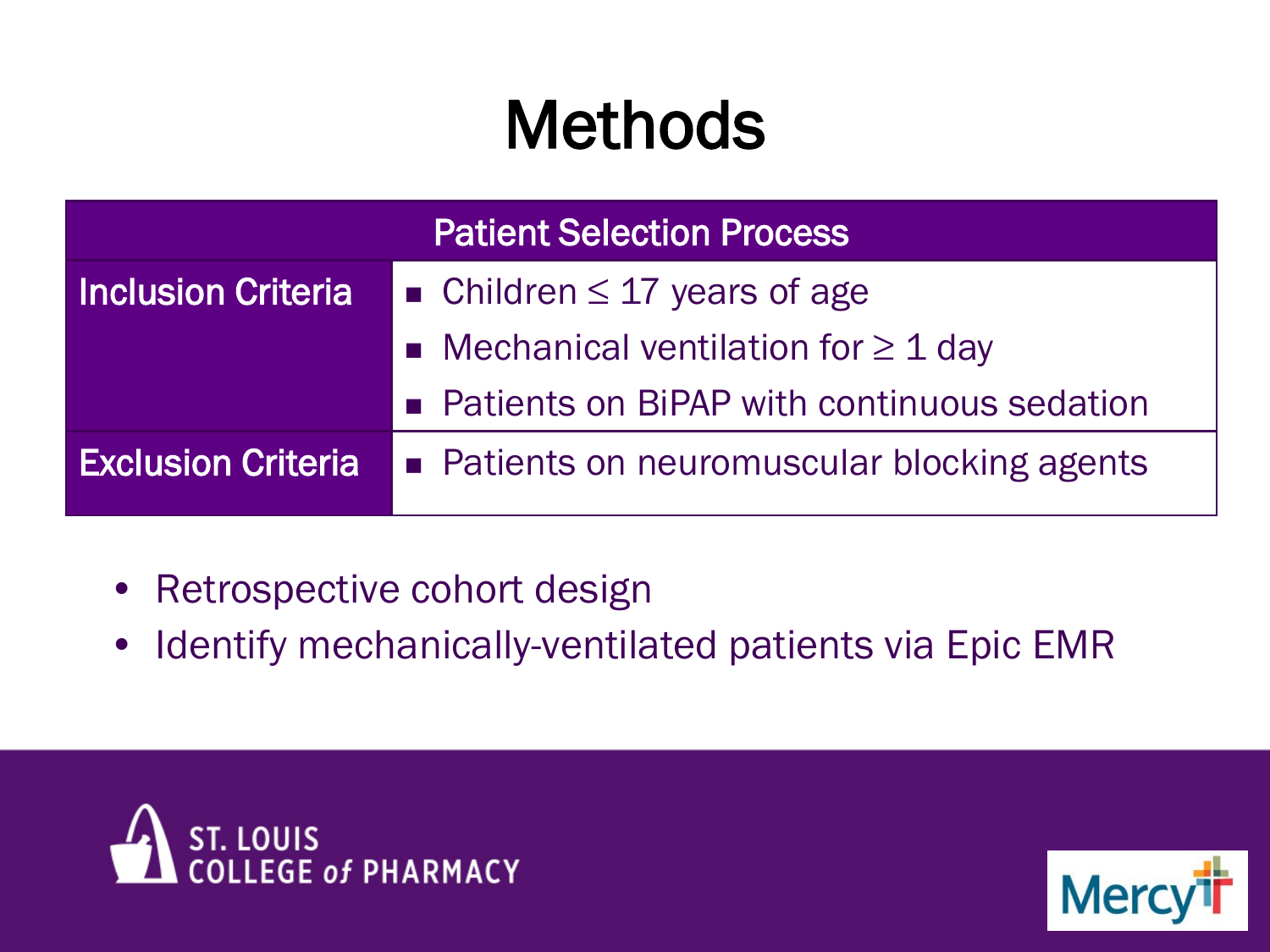### Data Analysis

#### Student's t-test

• Days free from sedation, days free from mechanical ventilation, length of PICU and hospital stay

Fisher's Exact

Instances of discharge Rx for withdrawal, instances of delirium treated with antipsychotic medication or diagnosed within medical record



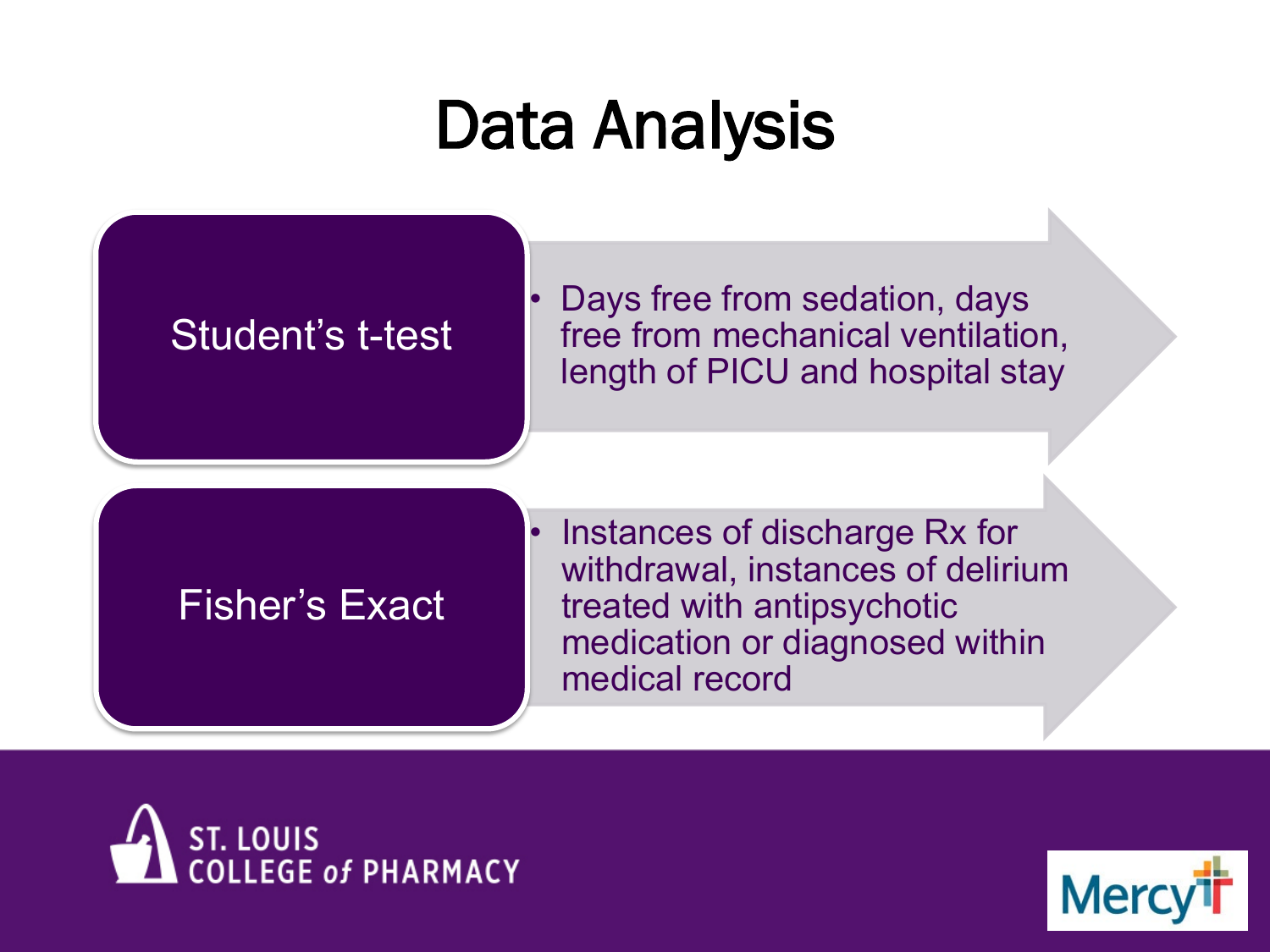### Baseline Characteristics

|                                                                                                    | <b>COMFORT</b><br>$(n = 15)$ | <b>SBS/CAPD</b><br>$(n = 7)$ |
|----------------------------------------------------------------------------------------------------|------------------------------|------------------------------|
|                                                                                                    | $n$ (%)                      | $n$ (%)                      |
| <b>Gender</b>                                                                                      |                              |                              |
| Female                                                                                             | 6(40)                        | 2(28.6)                      |
| <b>Male</b>                                                                                        | 9(60)                        | 5(71.4)                      |
| <b>Past Medical History</b>                                                                        |                              |                              |
| <b>Chromosomal abnormality</b>                                                                     | 2(13.3)                      | 1(14.3)                      |
| <b>Neurological disorder</b>                                                                       | 1(6.7)                       | 1(14.3)                      |
| Asthma                                                                                             | 1(6.7)                       | 0(0)                         |
| <b>None</b>                                                                                        | 12(80)                       | 5(71.4)                      |
| <b>Sedation/Ventilation Complications</b>                                                          |                              |                              |
| Edema                                                                                              | 4(26.7)                      | 2(28.6)                      |
| <b>lleus</b>                                                                                       | 2(13.3)                      | 0(0)                         |
| <b>None</b><br>*Those wore no olantificant differences in becaling shore-to-define behuare the two | 11(73.3)                     | 5(71.4)                      |

There were no significant differences in baseline characteristics between the two groups.



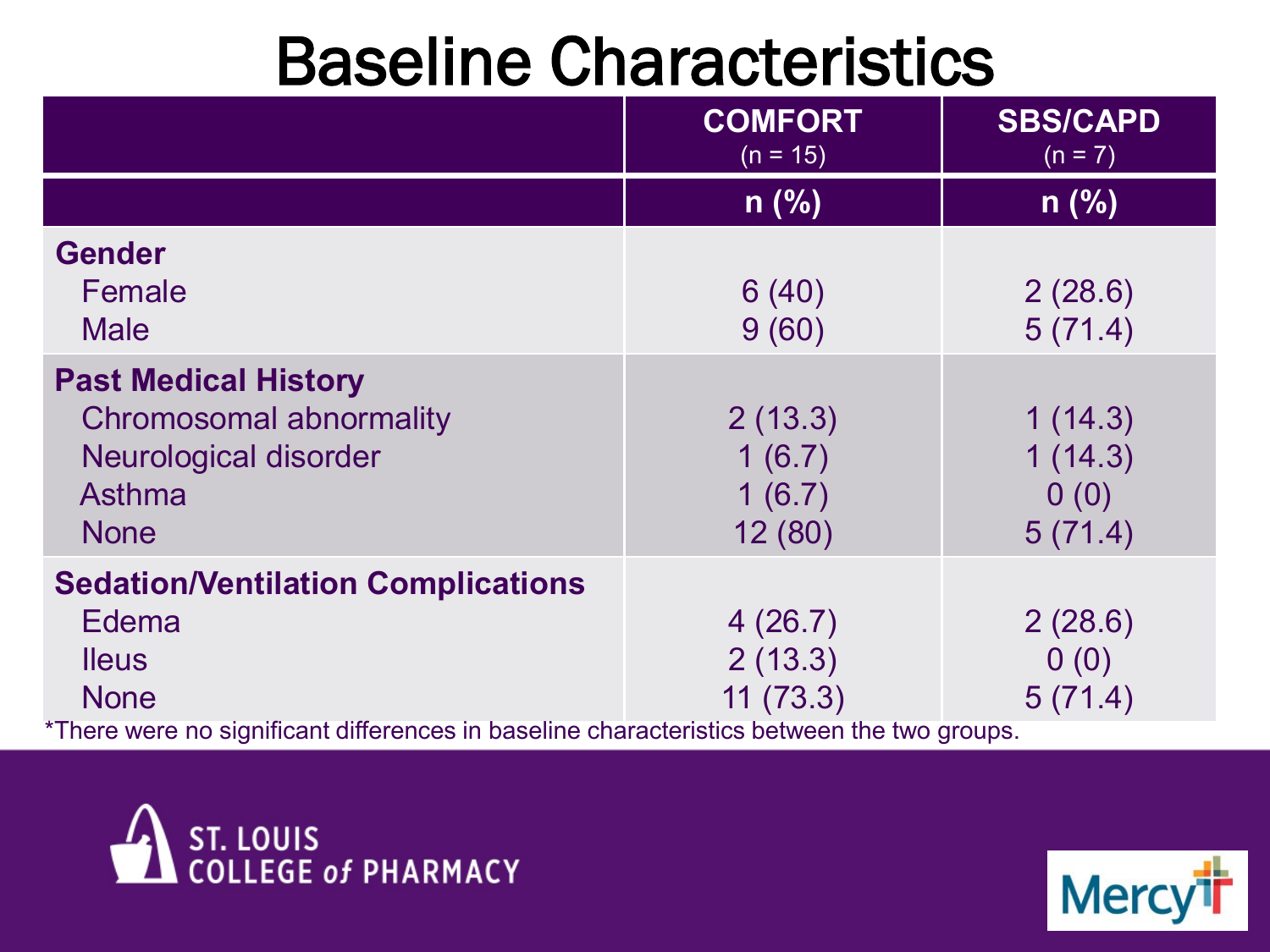### Baseline Characteristics

|                                                                                   | <b>COMFORT</b><br>$(n = 15)$   | <b>SBS/CAPD</b><br>$(n = 7)$ |
|-----------------------------------------------------------------------------------|--------------------------------|------------------------------|
|                                                                                   | $n$ (%)                        | $n$ (%)                      |
| <b>Sedation/Ventilation Complications</b><br>Edema<br><b>Ileus</b><br><b>None</b> | 4(26.7)<br>2(13.3)<br>11(73.3) | 2(28.6)<br>0(0)<br>5(71.4)   |
| <b>Ventilator-Associated Pneumonia</b>                                            | 1(6.7)                         | 0(0)                         |
| <b>Received TPN</b>                                                               | 3(20)                          | 1(14.3)                      |
| <b>Delirium</b><br>Antipsychotic tx ordered<br>Delirium mentioned in note         | 1(6.7)<br>1(6.7)<br>1(6.7)     | 0(0)<br>0(0)<br>0(0)         |
| Discharge Rx - latrogenic Withdrawal                                              | 0(0)                           | 0(0)                         |



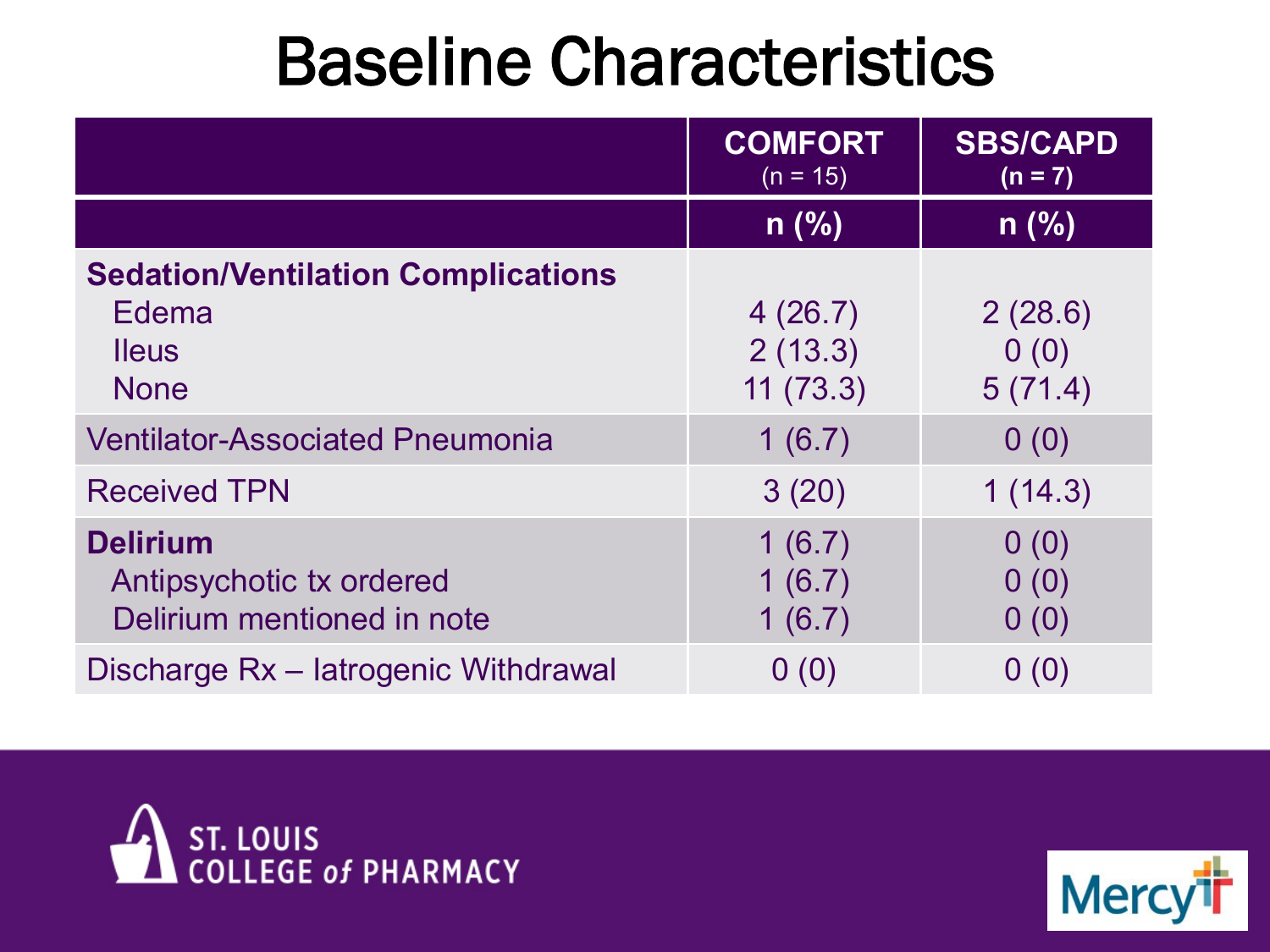### **Outcomes**

|                                                                           | <b>COMFORT</b><br>group | <b>SBS/CAPD</b><br>group | P value                 | 95% CI                                              |
|---------------------------------------------------------------------------|-------------------------|--------------------------|-------------------------|-----------------------------------------------------|
| <b>Days free from sedation</b><br><b>PRISM &lt; 14</b><br>$PRISM \geq 14$ | 2.53<br>2.67<br>2.00    | 2.29<br>2.80<br>1.00     | 0.503<br>0.922<br>0.597 | $-3.05$ to 1.55<br>-2.98 to 2.71<br>$-4.39$ to 6.39 |
| <b>Days free from</b><br>mechanical ventilation                           | 2.53                    | 2.14                     | 0.724                   | $-1.88$ to 2.67                                     |
| <b>PICU length of stay</b>                                                | 4.26                    | 5.43                     | 0.649                   | $-3.83$ to 2.44                                     |
| <b>Hospital length of stay</b>                                            | 6.60                    | 6.57                     | 0.988                   | $-3.80$ to $3.86$                                   |



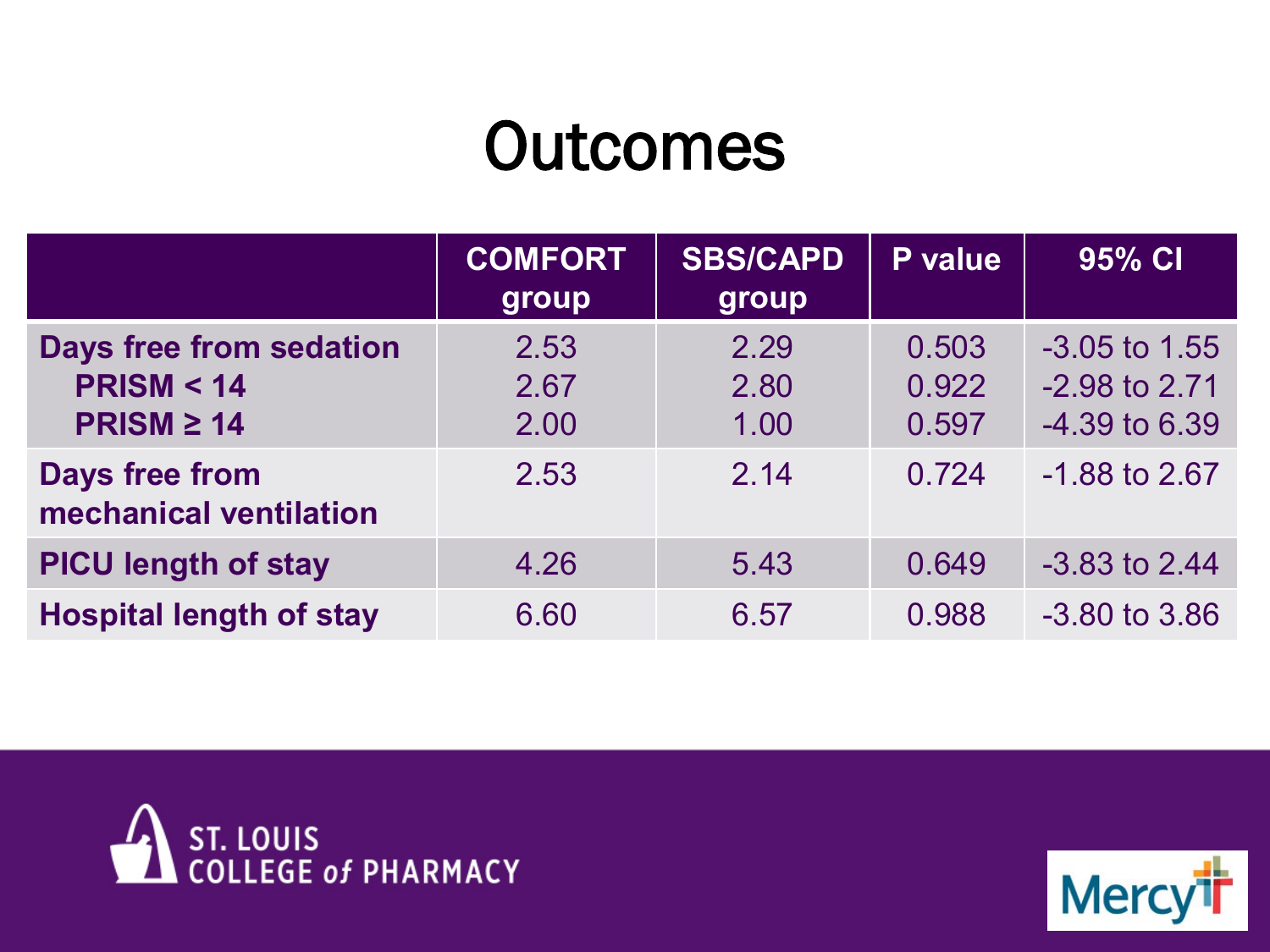# Analysis

#### **Strengths**

- Baseline metrics to direct protocol development
- Improved assessment tools
- Introduction of delirium assessment to Mercy PICU nurses

#### **Limitations**

- Chart review
	- Subjective or missing information
- Small sample size



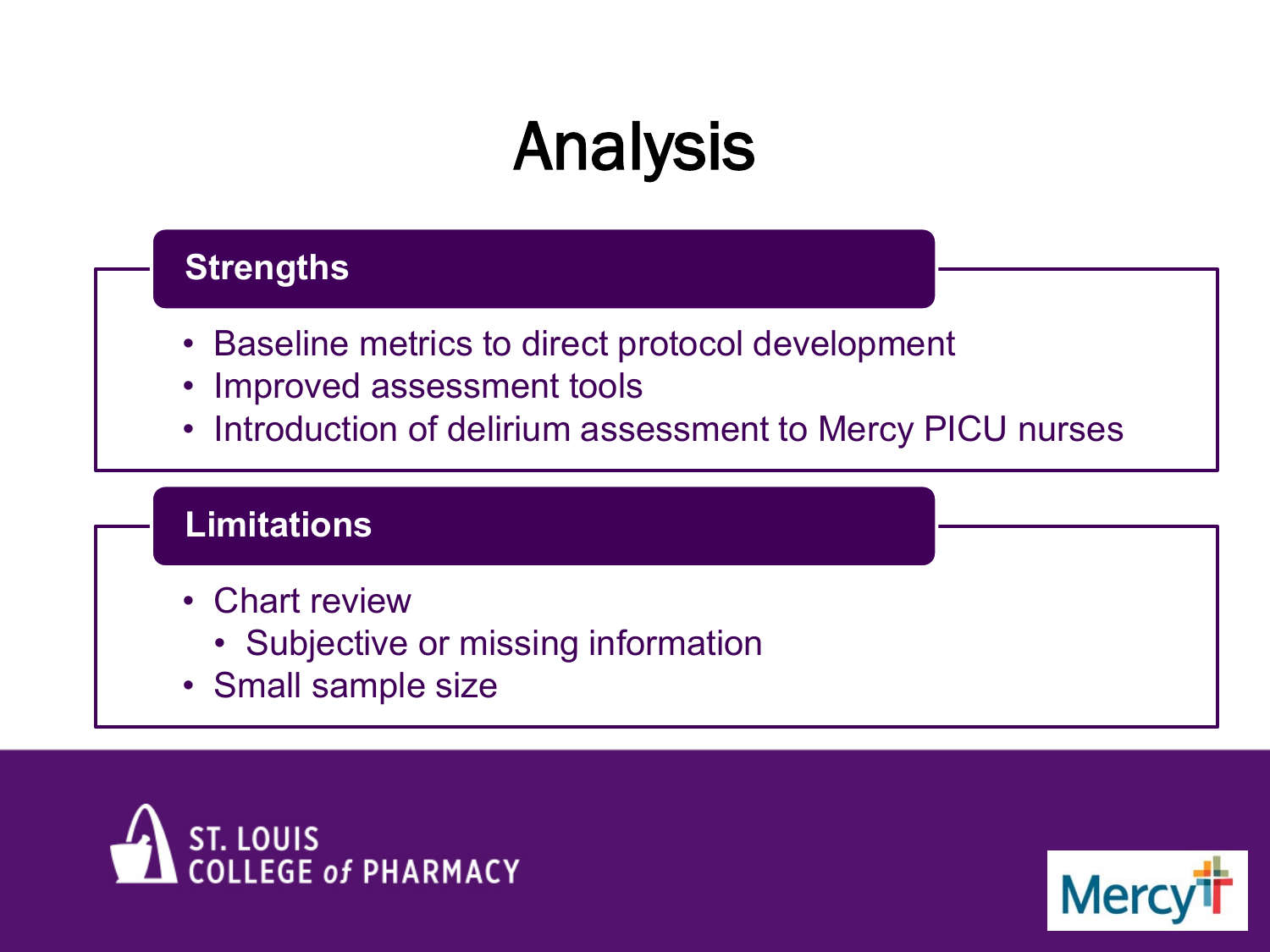### **Conclusions**

- Compared to using COMFORT, utilizing SBS and CAPD scoring systems did not result in significant improvement in days free from sedation in critically ill children
- No statistically significant differences observed in secondary outcomes



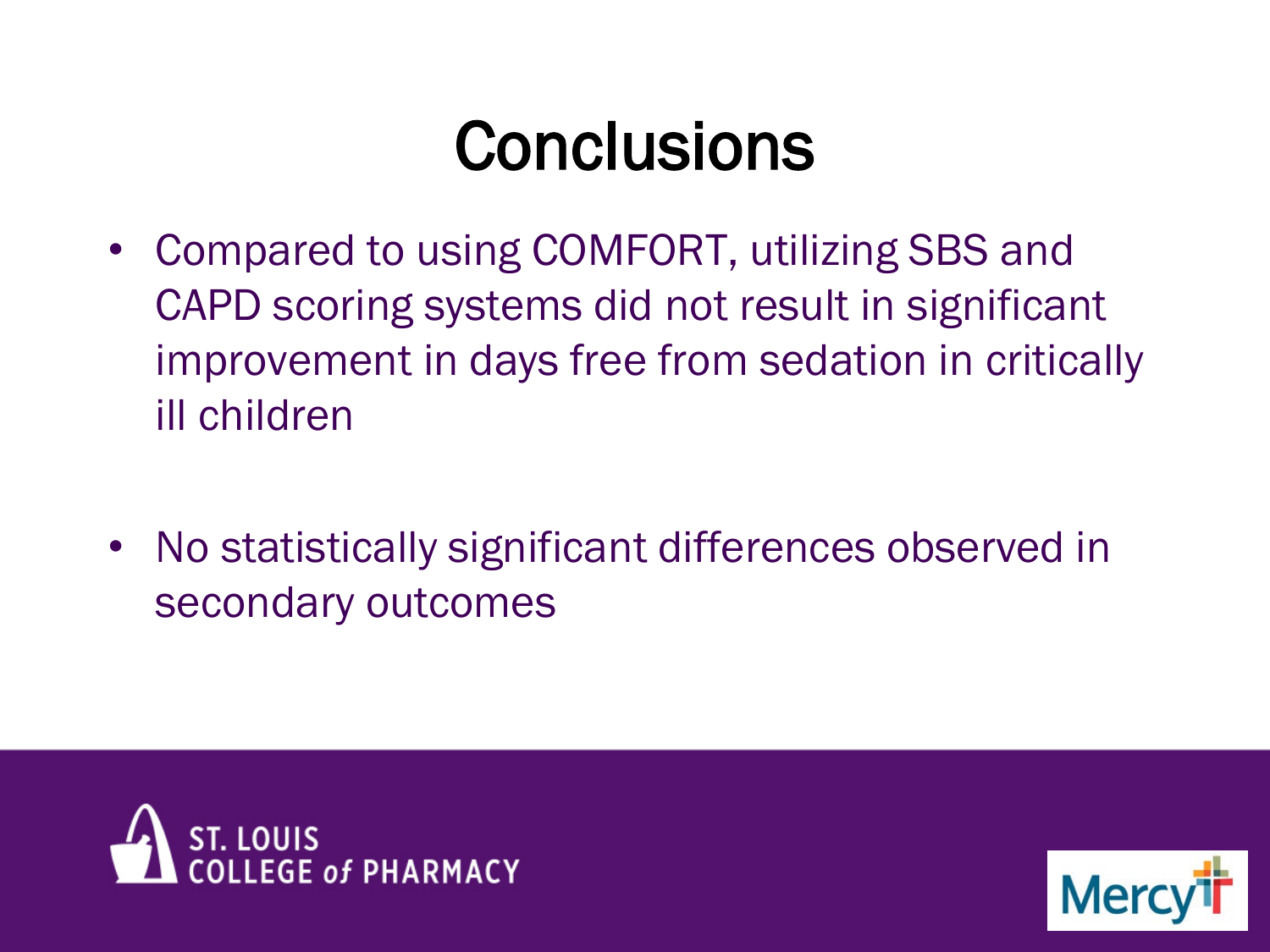### Future Direction

Provide insight to PICU providers concerning sedation protocol development

Future research with larger trials assessing a greater number of patients